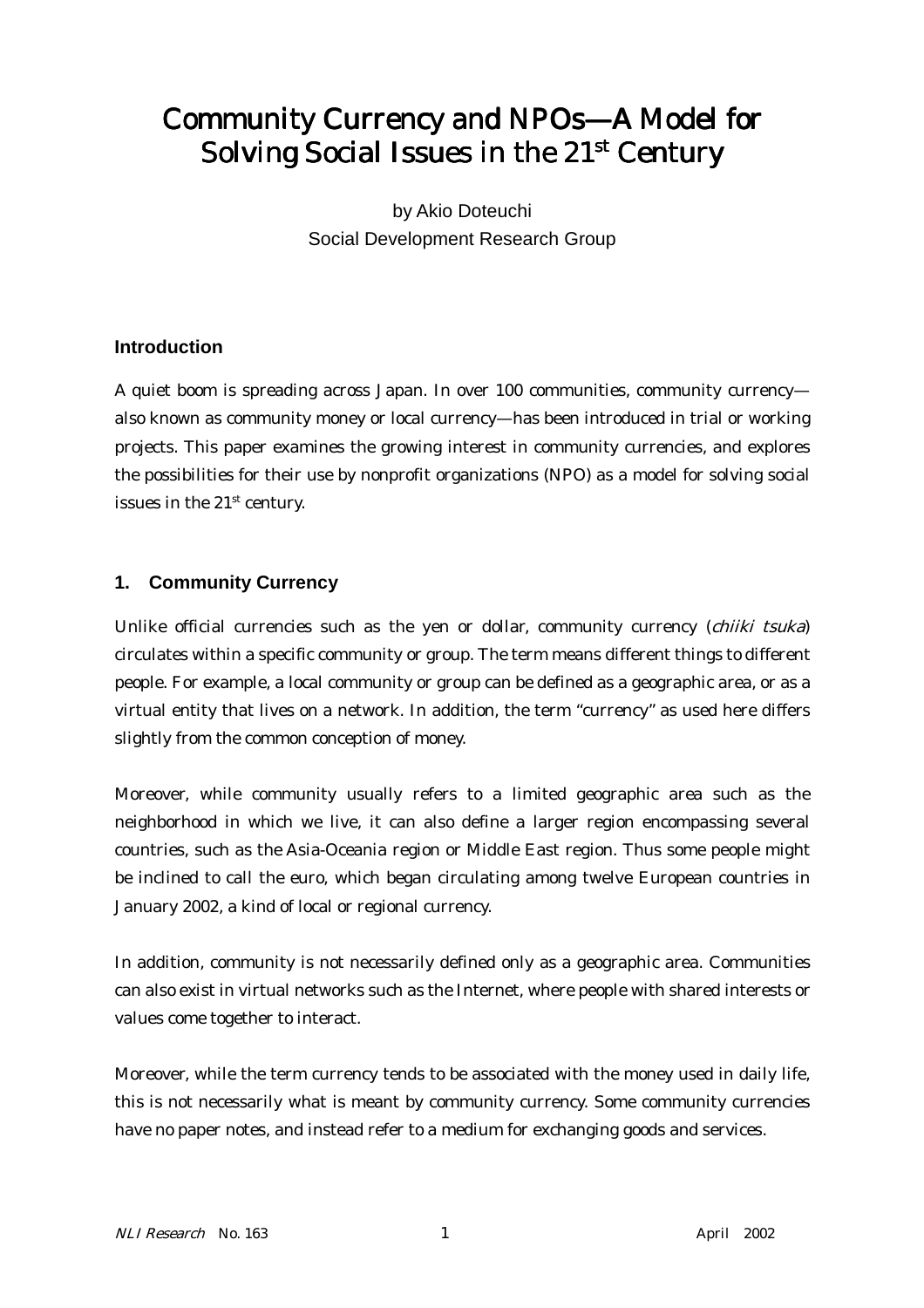With no clear consensus on the definition of community currency, we define it here simply as "a medium for exchanging goods and services within a community," with the term community not restricted geographically, but at the same time not on a level involving national governments.

## **2. Types of Community Currency**

Community currency can be classified depending on the objectives for which it was introduced. While an accurate classification is difficult, we can distinguish between a nonmarket (volunteer) economy and market economy based on the types of goods and services the currency is being used to exchange. In addition, focusing on it as a medium for exchanging value, there are four categories of paper money, passbook, check, and electronic money. It is also possible to classify depending on whether the domain of circulation is a geographic community or a theme-oriented community.

## (1) Paper Currency

Local paper currency circulates in the same way as ordinary money. Below we introduce the Ithica HOUR from Ithica, New York.

The Ithica HOUR currency was introduced in 1991 to stimulate the local economy. The currency unit is the HOUR, which is worth an hour of labor or ten dollars. It is available in two, one, one-half, one-fourth, and one-eighth HOUR notes, which are issued and controlled by a nonprofit organization called the Ithica HOURS Committee.

Residents register with the committee, and can receive two HOURS for listing their goods or services in the publication *Ithica Money*. The catalog lists over 3,000 types of services as well as thousands of goods, and transactions are conducted directly between buyer and seller. In addition, the currency is accepted at 400 stores, and participating stores can also pay wages in the local currency.

Since 1991, over 50,000 HOURS have been issued, and even non-members can shop using the currency. As with legal currency, purchases are also subject to taxes, and counterfeiting is punishable by law.

In Japan, a well known local paper currency is the *ohmi* in Kusatsu City, Shiga prefecture, which is accepted by businesses including taxi companies and movie theaters.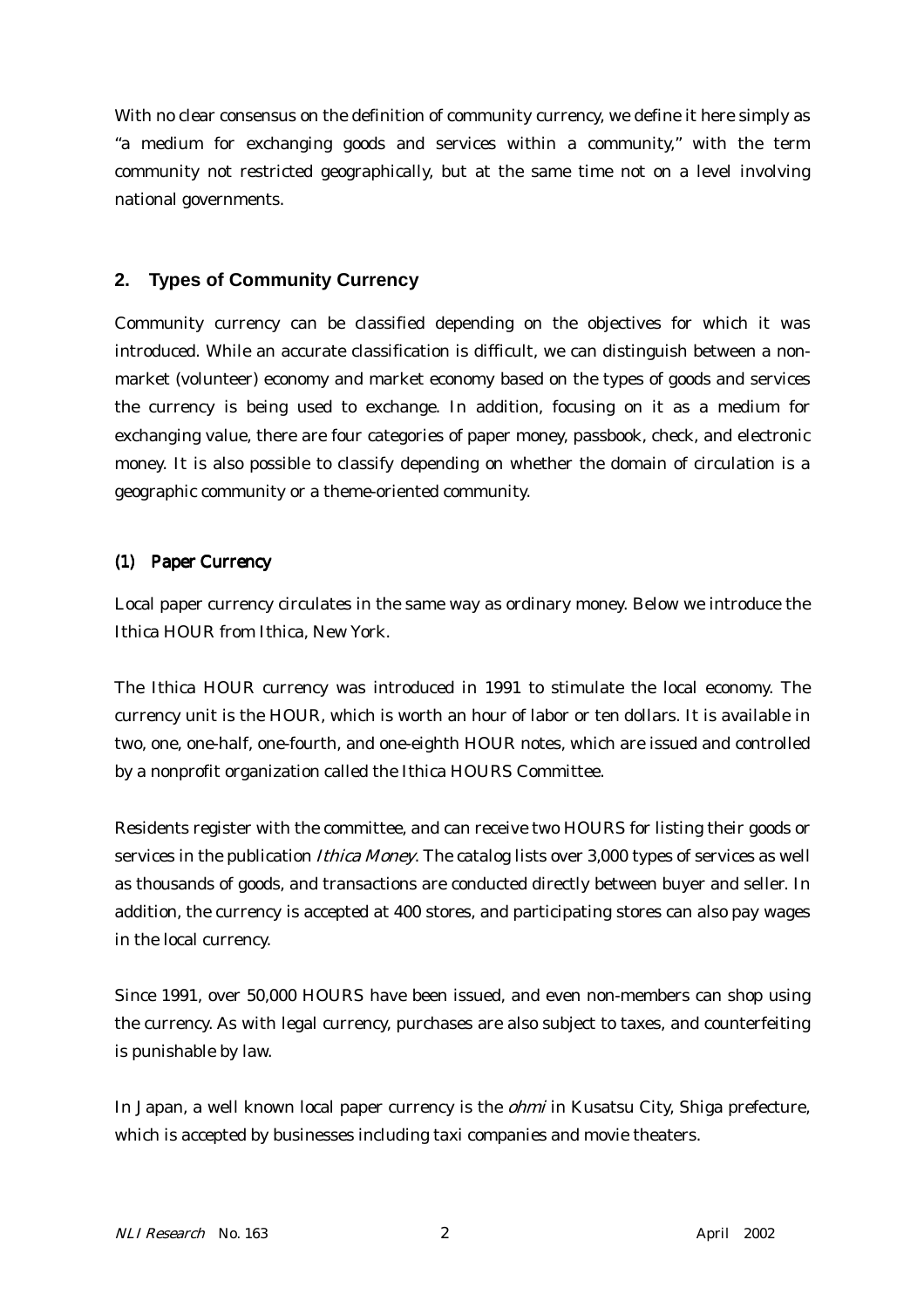#### (2) LETS (Local Exchange Trading System) (2) LETS (Local Exchange Trading System)

LETS was introduced in 1983 in Vancouver, Canada to boost the autonomy of the local economy. It has spread to Europe, and is also known as an "exchange ring."

Instead of using paper currency, participants maintain accounts, and either offer or ask for goods or services in an exchange directory. When an exchange is made, the supplier's account is credited, and the receiver's is debited. For the group as a whole, credits and debits cancel out, and the group's balance is always zero-sum.

The system is self-managed and founded on the mutual trust between members, who conduct transactions on their own. New participants can begin transacting without initially owning points. While not all systems have a system manager, some form of accurate record keeping is essential for the system to work.

A well known example in Japan is the Peanuts system in Chiba City. Approximately ten percent of all payments made at local stores are in the community currency.

#### (3) Eco-Money

The most prominent characteristic of eco-money is that it circulates only in non-market economy areas such as the environment, welfare, education, and culture, in sharp contrast to paper currency and LETS, which can also circulate in the market economy. Participants receive eco-money at the start of transactions, and offer services on the service menu. Transactions can take place directly between members, or through coordinators who perform a matching function.

Eco-money has an expiration date, after which the money becomes worthless. The currency unit is one hour of services, and transaction prices are negotiated. It cannot be converted into cash or earn interest, nor can it be used to purchase goods and services in local stores or other market place.

A well known example in Japan is the kurin in Kuriyama, Hokkaido, which is being promoted by the whole town.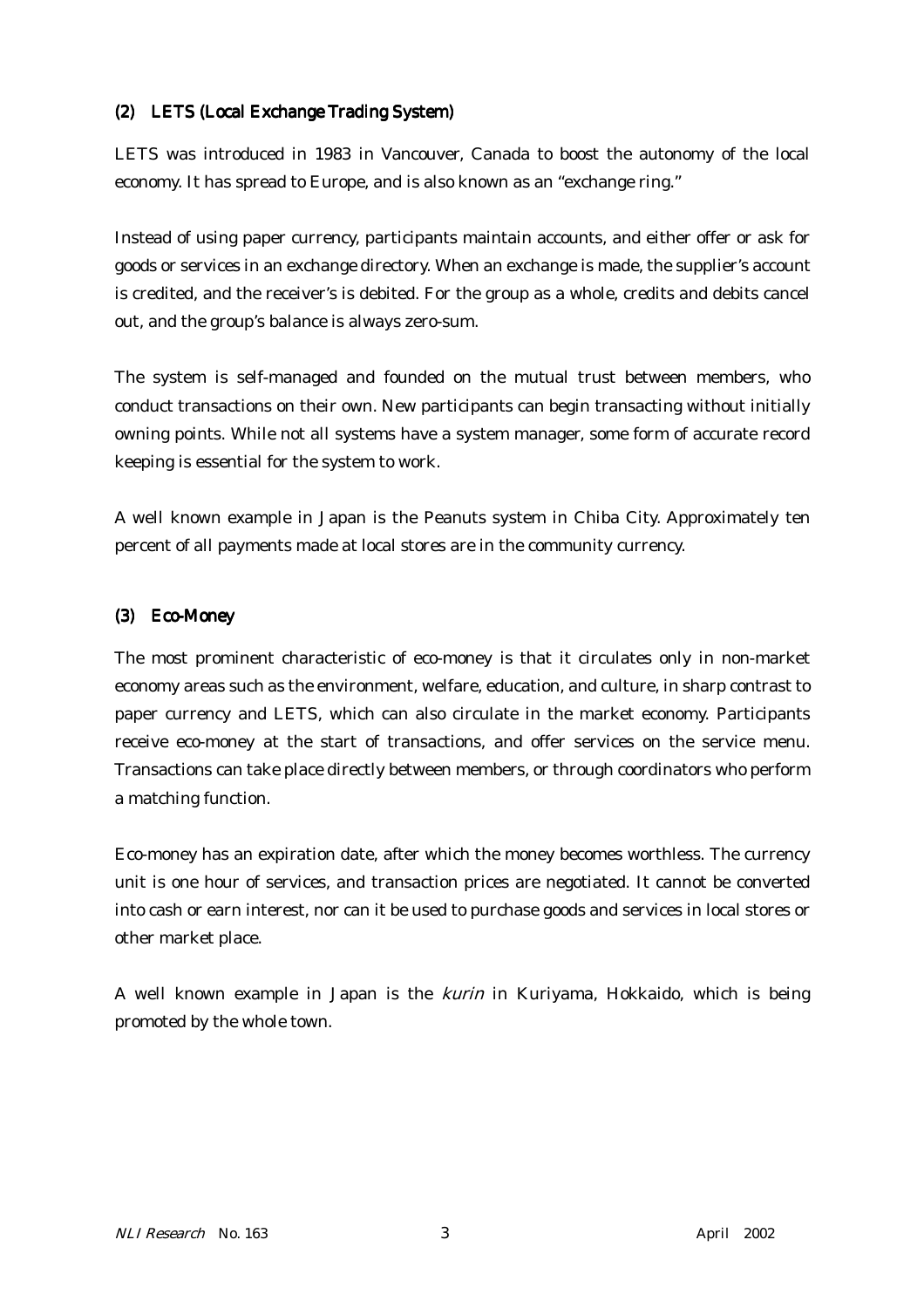

**Figure 1 Classification of Community Currency**

# **3. Historical Background**

Community currency first gained prominence in the Great Depression of the 1930s. In the U.S., due to massive unemployment and a bankrupt federal government, money failed to circulate due to hoarding. To help reinvigorate local economies, community currencies sprang up across the country.

Similar developments were underway in Europe as well. For example, in 1932 the Austrian parish of Woergl started paying employees with work confirmation notes. The notes successfully circulated and revived the local economy. A key feature of this and other local currencies at the time was that they automatically depreciated unless a stamp was purchased and affixed to the note every month, thus encouraging people to spend rather than hoard money. Despite the success of the initiative, which was based on the concept of unhoardable money by the German economist Silvio Gesell (1862-1930), it was cancelled in less than one year by the central bank of Austria.

Since the 1990s, globalization has set in motion massive money flows seeking greater investment returns throughout the world. With advances in financial engineering such as derivatives, the money economy has grown to dwarf the real economy by an order of magnitude. As a result, wealth has become further concentrated, widening the disparity between wealth and poverty. In addition, globalization can disrupt economies such as in the Asian financial crisis in 1997 and recent economic turmoil in Argentina.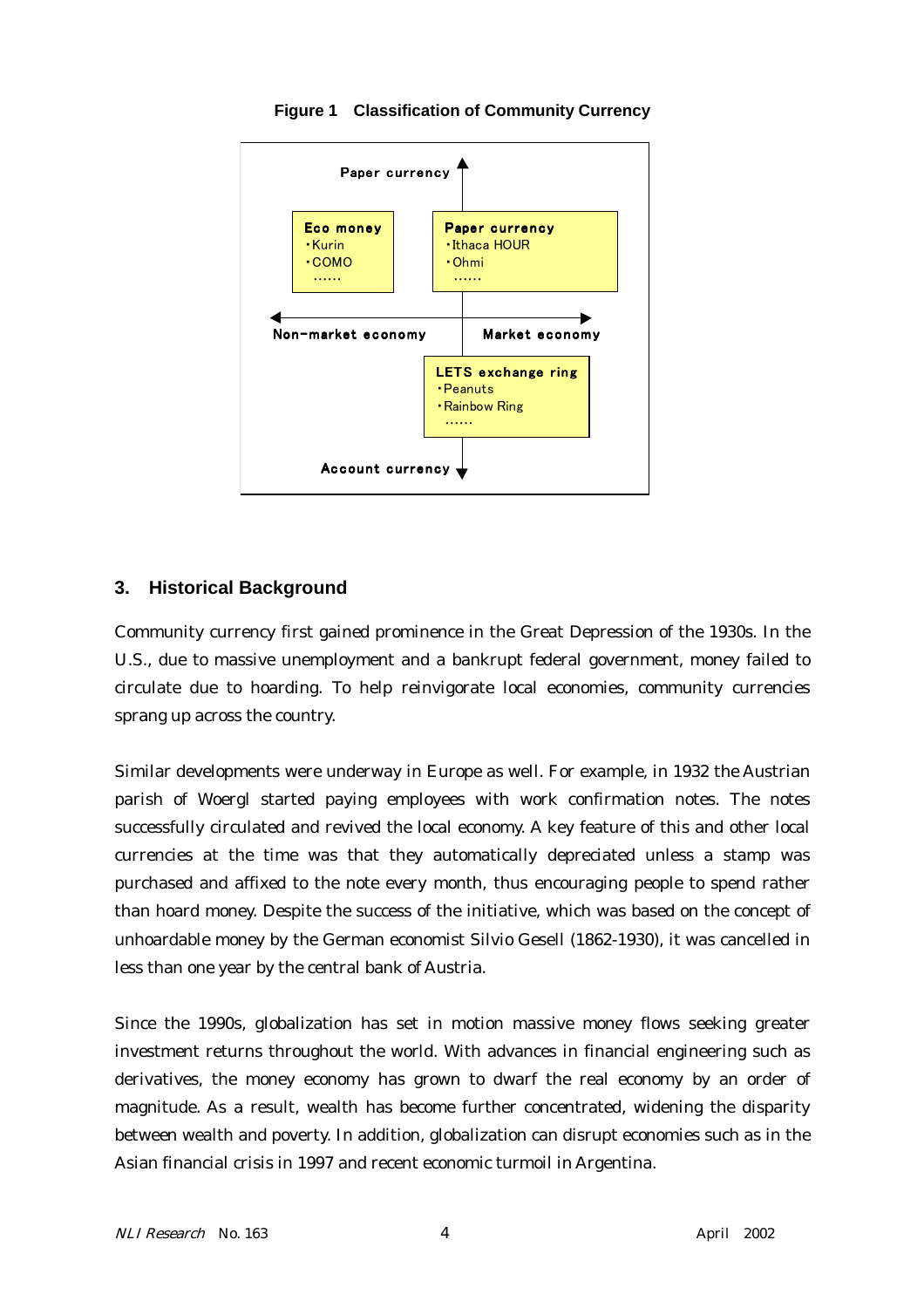In Japan, the recent boom in community currency was triggered by a television program called Ende's Last Message that aired in May 1999. The program argued that the speculative use of money had caused a variety of evils, and urged viewers to reexamine the true meaning of money. After the program aired, many communities initiated trial projects to introduce community currencies, and the number of communities looking into such projects continues to grow rapidly.

What explains the sudden popularity of community currency? When the bubble economy collapsed in the early 1990s, enthusiasm over money games wilted. In addition, urbanization and aging have been undermining communities, raising strong concerns about the ultraaged society that looms ahead. Under these conditions, people have begun to crave the stability and security that comes from a firmly rooted local economy and community.

# **4. Characteristics of Community Currency**

Three characteristics distinguish community currency from official currency. First, community currency is used only within a particular community (or group). Thus the currency and its economic impact stay inside the community. While regional promotion coupons issued by the government in 1998 also stayed in the community, they could not be repeatedly used and re-circulated like community currency.

Second, community currency earns zero or negative interest, and can have an expiration date. Originally, money was a means of exchanging goods and services; but when it started to earn interest, money came to be used for savings and capital formation. Since community currency does not earn interest, it is not saved, but instead stimulates consumption and circulation.

Third, community currency is widely used outside of the market economy, particularly for NPO and volunteer activities in areas such as education and welfare, which tend to be incompatible with market transactions. Community currency is not merely a way to conduct business transactions in a paper money economy, but a means of encouraging two-way communication and interaction so as to invigorate communities.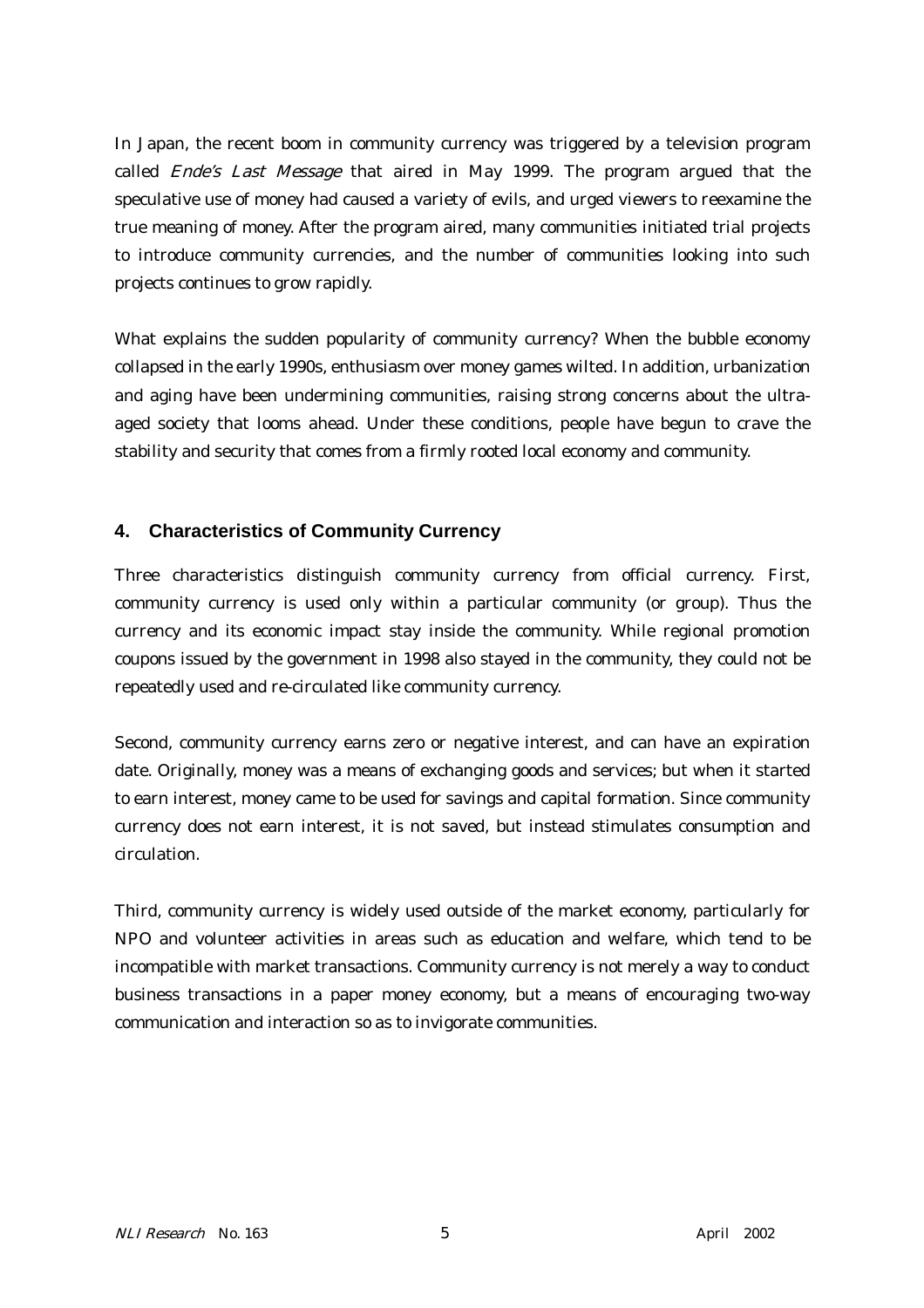## **5. Objectives of Introducing Community Currency**

#### (1) Vitalization of the Local Economy

As economic globalization capital flows in search of higher investment returns, disparities between local economies grow, causing numerous distortions. Main shopping districts in cities across Japan are being shuttered, while communities are losing jobs and their economies are struggling. To protect local jobs and make economies more self-reliant, communities need to stimulate the circulation of their local economy.

A characteristic of community currency is that since it has value only when used, the currency circulates very readily in the community. And as it circulates, community currency stimulates consumption and creates an economic impact that stays inside the community, making the local economy more independent.

#### (2) Vitalization of the Community

Trends such as urbanization, aging, and the increase in one-person households are altering the population and household structure. Important functions that communities once performed such as mutual aid, socialization, and commerce have declined at a rapid pace. For communities to offer a sense of security in the future, new forms of personal relationships are needed to replace conventional ties based on hometown and kinship.

Backed by the confidence of local residents, community currency is a medium for exchanging goods and services in a wide range of non-market areas such as education, welfare, and the environment, generating shared values and social interactions in the process. As such, it is a tool for communication that helps build a sense of community through the exchange of goods and services and personal interactions.

#### (3) Complement to the Paper Currency Economy (3) Complement to the Paper Currency Economy

The television program *Ende's Last Message* portrayed capitalism and the pursuit of economic growth as being overly obsessed with efficiency and time savings, and prompted viewers to question the fundamental meaning of money.

Currently in global financial markets, massive funds are moving around the world in search of better investment returns. While creating huge wealth for some, it also carries the risk of aggravating the North-South problem, sparking currency crises, and ruining people's lives. Community currency, which has neither interest nor credit creation, represents a new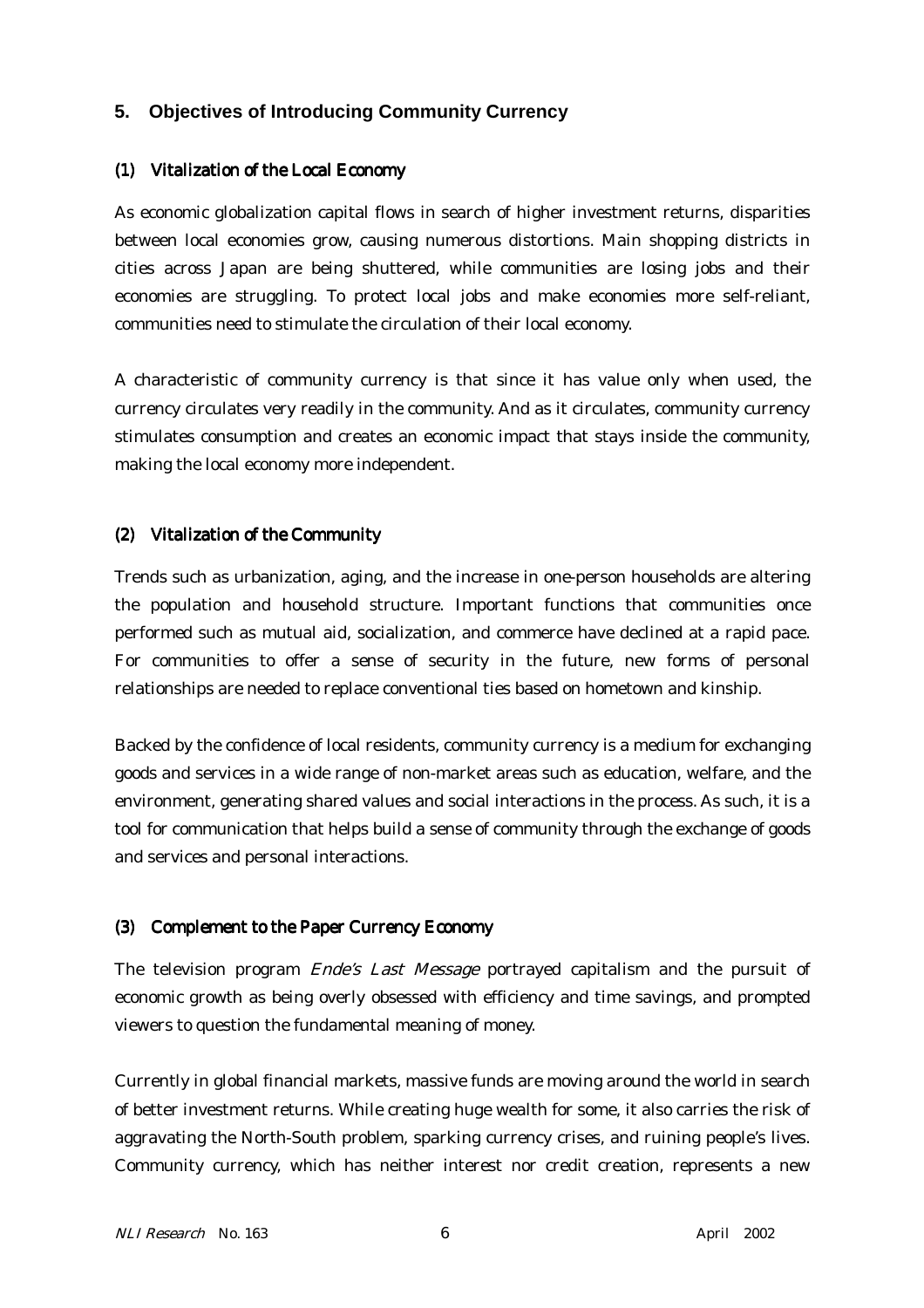alternative as a kind of safety net that complements the paper currency economy.

## **6. NPOs as a Model for Solving Issues in the 21st Century**

Given the often cited shortcomings of government and the markets, the diverse needs of a maturing society cannot be fully met by the conventional public sector and private for-profit sector (sectors I and II in Figure 2). Since the NPO Law (Law to Promote Specific Nonprofit Activities) was established in 1998, 6,198 nonprofit organizations have been certified as of March 2002. This marks a formal start to the shift from the private non-profit sector (sector III) toward the NPO sector (sector IV).



**Figure 2 Position of the NPO Sector**

Furthermore, tax incentives established in October 2001 make contributions to certified NPOs tax exempt for individuals and tax deductible for corporations. However, compared to the U.S., which has approximately 1.2 million NPOs employing over ten million people, Japan's NPO sector lags far behind in both quality and size.

In the future, as government becomes even less capable of solving social issues, the third sector (NPOs and private nonprofit sector) can take the initiative by creating jobs and taking over services that the public sector cannot perform efficiently, thereby reducing the cost of social policies.

In other words, the NPO sector's emergence points to the formation of a "public society" centered not around government but the people. The Japan NPO Center suggests that redefining NPO as "new public organization" would generate a strangely persuasive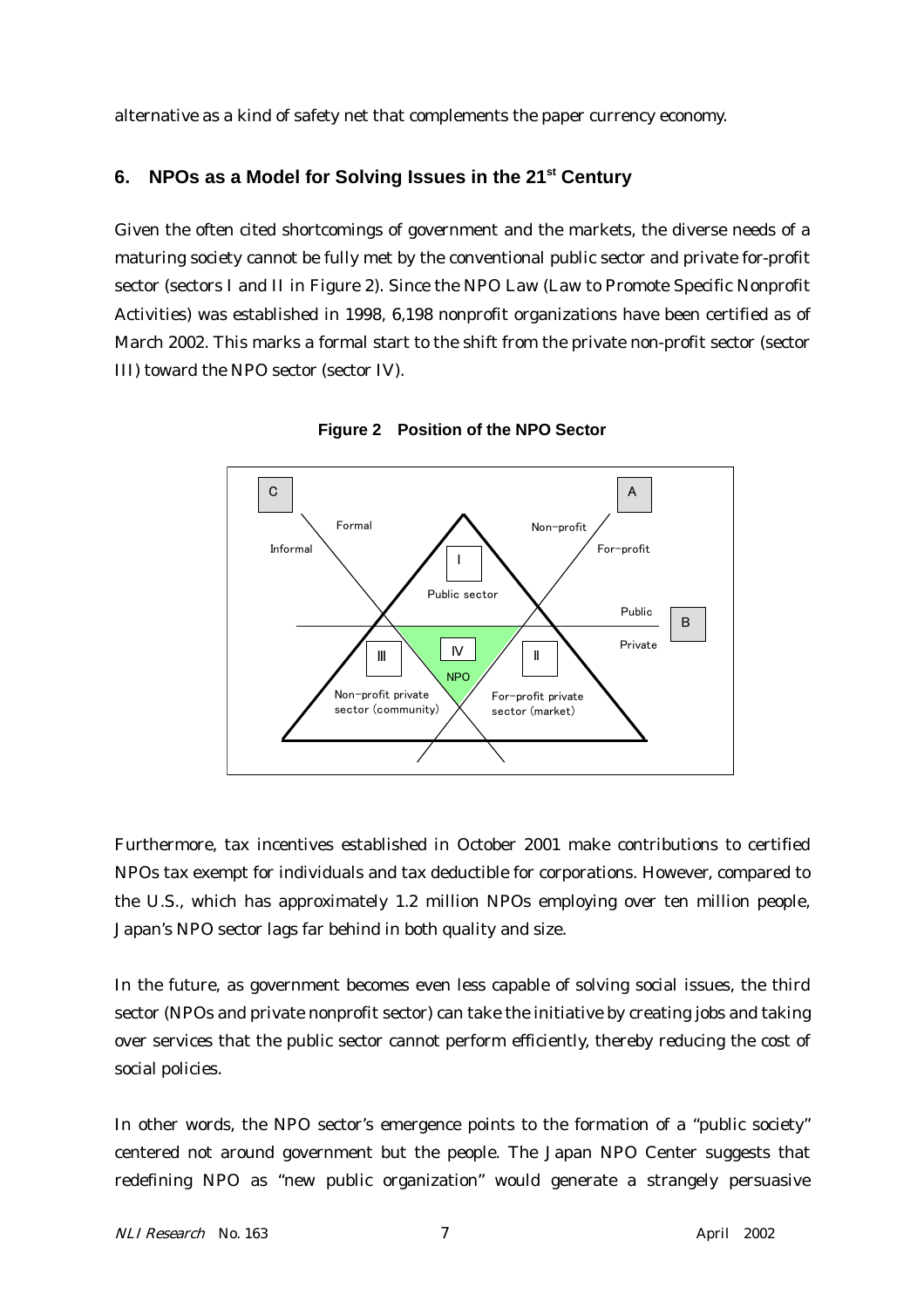argument in Japan for the role of NPOs (NPO no Hiroba, no. 16, January 2001). In the new public society, NPOs are a promising new entity that will stabilize the maturing society, and serve as a model for solving social issues in the  $21<sup>st</sup>$  century.

# **7. Community Currency and the NPO Support System**

Despite the critical need to nurture a wide range of NPOs, tax incentives at present do no generate enough funds to support NPO activities. Community currency offers a viable alternative to widen the scope of transactions from the personal level to the level of businesses and NPOs, thereby establishing a place for NPOs in the community's economic circulation.

Individuals use community currency for purchases at local businesses, who along with individuals contribute the currency to NPOs. NPOs then use it to compensate volunteers, so that the money flows back to individuals. Community currency serves as a vital tool in sustaining this network. Below are two examples.

## (1) Community HeroCard

The Community HeroCard (CHC), introduced in Minneapolis, Minnesota in 1998, is a community currency that is uses debit cards. The program is a collaboration between local residents, NPOs, businesses, and the local government to invigorate the local economy and community.

Residents pay an application fee of ten dollars, and when they volunteer at a participating NPO, earn ten community service dollars (C\$D) per hour, which is credited to their card.

Participating stores agree to contribute 5 to 20% of the price of a purchase. If a member makes a purchase, the store unconditionally refunds 40% of its commitment to the member; another 40% is refunded if community service dollars are used, and contributed to NPOs if not. The remaining 20% is contributed to NPOs in the program.

In addition, a fee of 25 cents is charged for each card use. Community service dollars must be spent within 180 days or be automatically contributed to NPOs. As of August 1999, participants included 2,1000 individuals, 43 NPOs, and 70 businesses.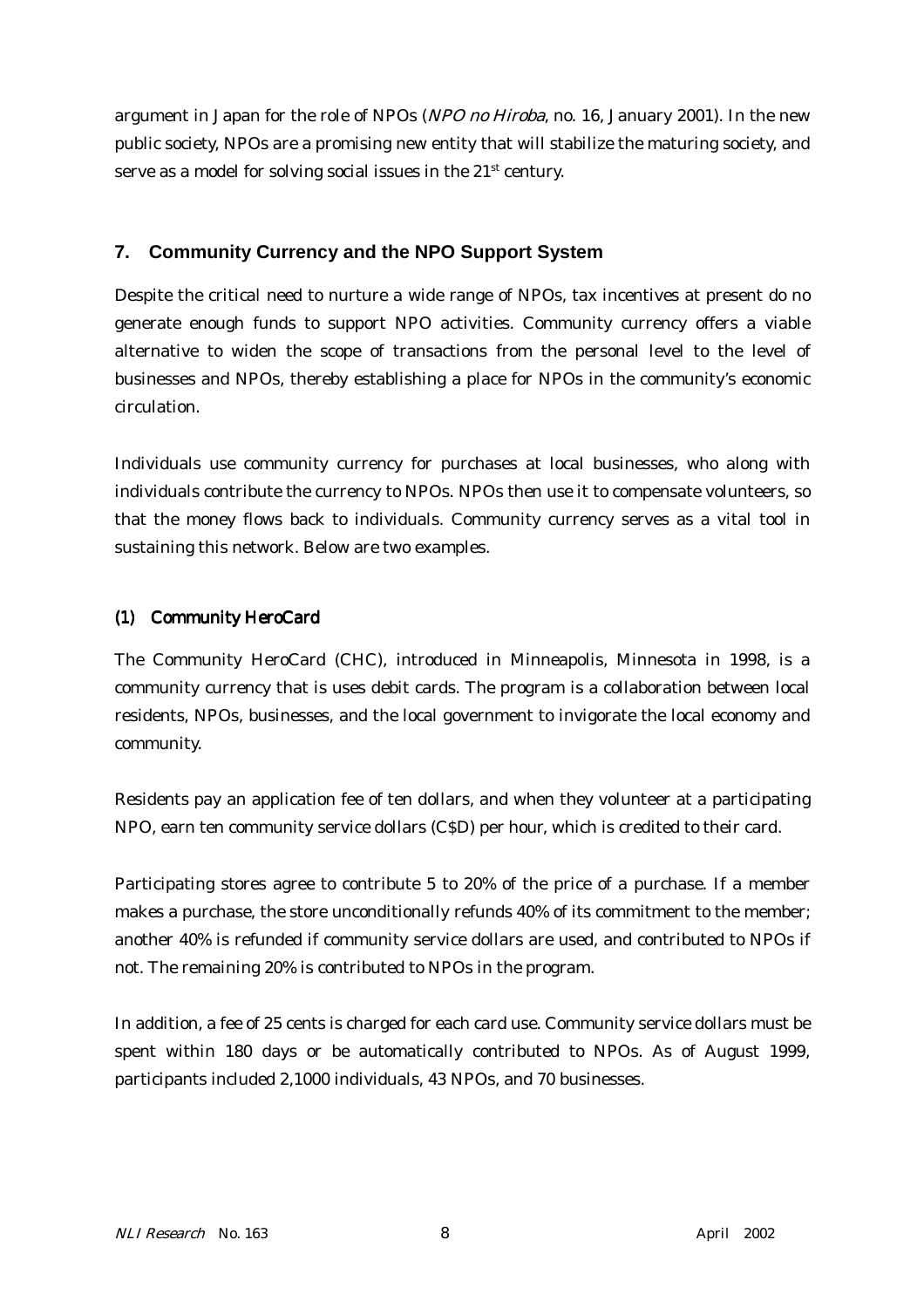

**Figure 3 The Community HeroCard**

Source: Community HeroCard web site (www.communityherocard.com)

#### (2) Earthday Money—Shibuya Project

Located in Tokyo's Shibuya district, the project is jointly managed by Hakuhodo and Japan Research Institute, and aims to contribute to the environment of Shibuya as well as to the global environment. As of December 2001, participants included 31 stores along the former Shibuya River who support the project's objectives, eight nonprofit organizations, and local residents. The paper currency is called Earthday money, and the currency unit is the "r," which is equivalent to one yen. It is available in 50, 100, 500, and 1,000 notes that are valid for six months. Persons who use the community currency are called contributors.

Residents first go to one of two Earthday banks, contribute cash in units of 500 yen to the NPO of their choice, and in exchange receive community currency. They can also volunteer at a participating NPO and receive 500r per hour. When they buy goods or services at participating stores, they can pay 10 to 20% of the price in community currency.

In addition, participating stores contribute to NPOs in community currency, and the NPOs can exchange r's for cash contributions from residents or pay volunteers. NPOs use contributions from residents are a source of funding.

Since the Shibuya project began last October, approximately 500,000r have been issued, and over 500 transactions made. A characteristic of the project is its expandability—already, several participating NPOs with common environmental themes are conducting different activities, and in the future more NPOs will be able to participate without overlapping.

This arrangement in which local residents, NPOs, and businesses use a community currency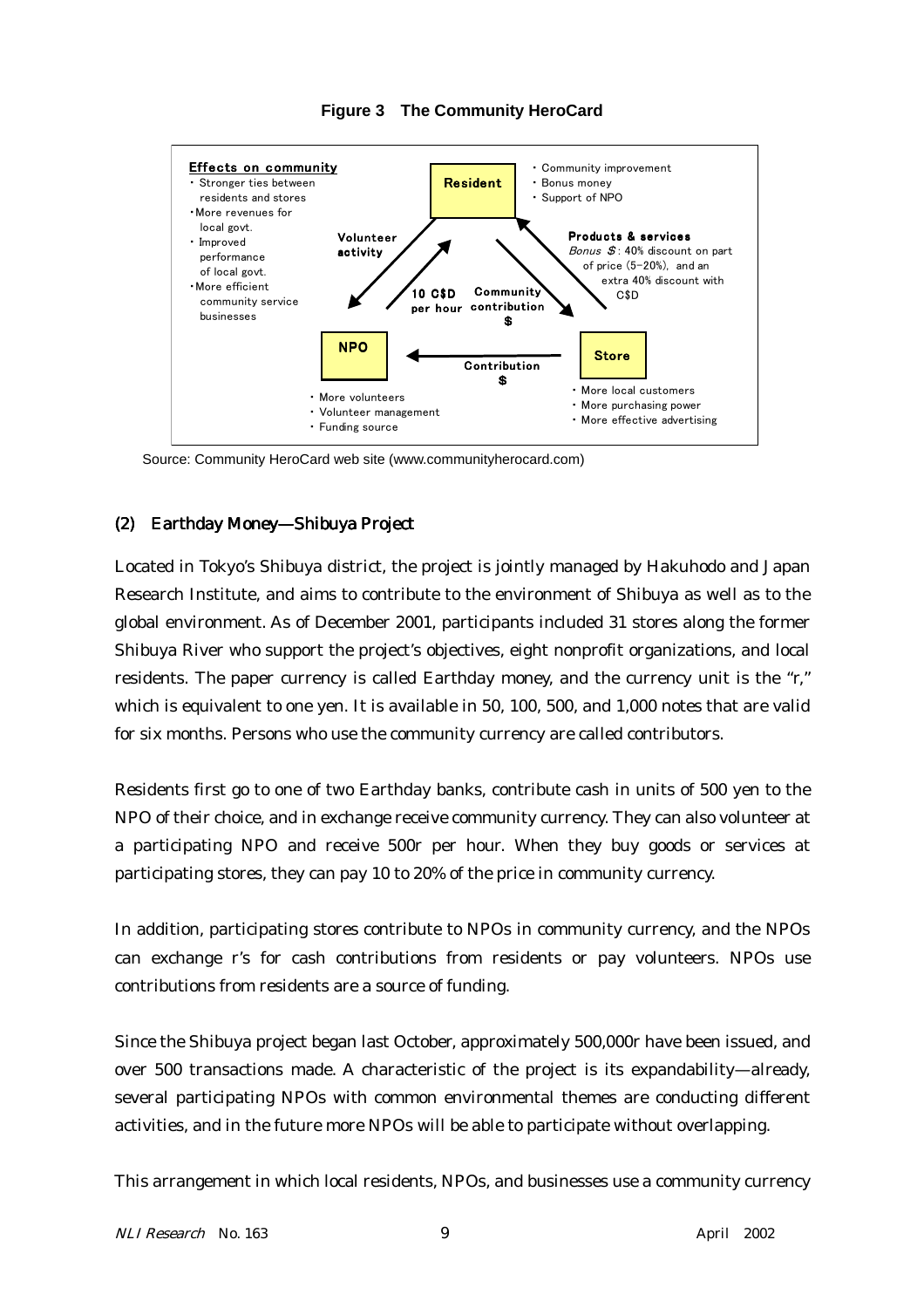to circulate funds and enjoy their respective advantages, is called the Community Way. It is a platform on which NPOs, businesses, and residents with shared concerns can initiate projects to address specific community issues.



**Figure 4 The Earthday Money Shibuya Project**

Source: Earthday Money pamphlet and web site (www.earthdaymoney.org).

## **Conclusion**

Communities today face an array of issues that threaten their vitality—the prolonged recession, unemployment, depressed local economies, and secular trends such as urbanization and aging. Internationally, as economic globalization advances at breakneck speed, the movement of vast funds across the global money economy is aggravating wealth disparities and poverty in many countries and regions.

Globalization involves deregulation, adoption of global standards, and free competition in a market economy. On the other hand, one of its key tenets is the acceptance of value diversity in the form of localization. This duality has been described by the term "glocalization."

In the future, countries now regarded as relatively egalitarian may experience increasing income disparity. Community currency and NPO activity will grow increasingly important in social safety net and serving a stabilizing function.

Community currency is not a substitute for official currency. Instead, it works in harmony with and helps correct (to some extent) distortions caused by the market economy. While community currency appears to have a negligible distribution, it can nonetheless cause a